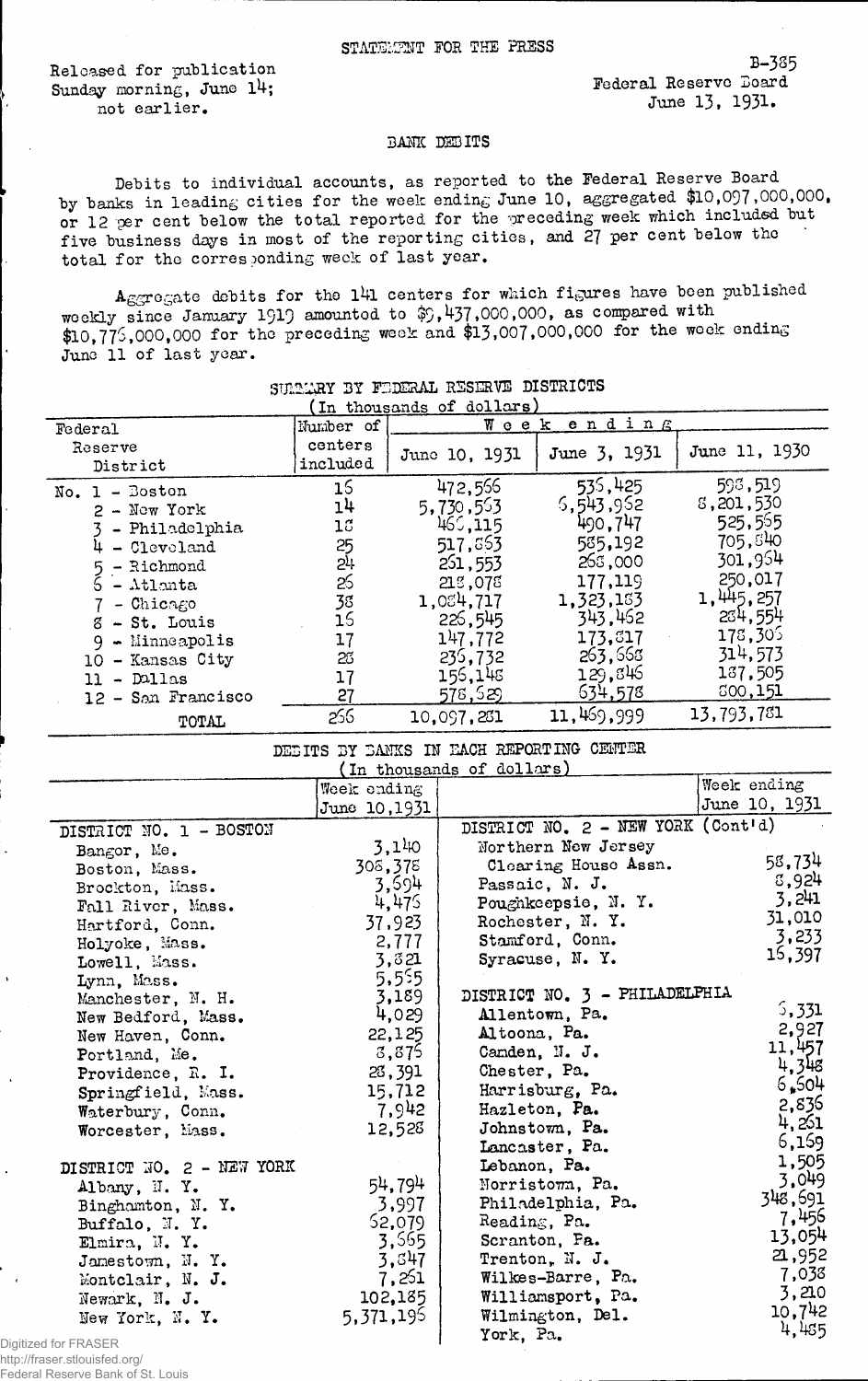DEBITS BY BANKS IN EACH REPORTING CENTER

|                              |              | In thousands of dollars)                          | B-385a       |
|------------------------------|--------------|---------------------------------------------------|--------------|
|                              | Week ending  |                                                   | Week ending  |
|                              | June 10,1931 |                                                   | June 10,1931 |
| DISTRICT NO. 4 - CLEVELAND   |              | DISTRICT NO. $6 - \text{ATLANTA} (\text{Contid})$ |              |
| Akron, Ohio                  | $-15,843$    | Elberton, Ga.                                     | 167          |
| Butler, Fa.                  | 2,022        | Hattiesburg, Miss.                                | 931          |
| Canton, Ohio                 | 7,713        | Jackson, Miss.                                    | 3,894        |
| Cincinnati, Ohio             | 70,174       | Jacksonville, Fla.                                | 15,088       |
| Cleveland, Ohio              | 136,367      | Knoxville, Tenn.                                  | 5,854        |
| Columbus, Ohio               | 29,357       | Macon, Ga.                                        | 3.433        |
| Dayton, Ohio                 | 16,179       | Meridian, Miss.                                   |              |
| Erie, Pa.                    | 7,118        | Miami, Fla.                                       | 1,495        |
| Franklin, Pa.                |              |                                                   | 4,382        |
|                              | 1,205        | Mobile, Ala.                                      | 7,010        |
| Greensburg, Fa.              | 1,698        | Montgomery, Ala.                                  | 4,572        |
| Hamilton, Ohio               | 2,295        | Nashville, Tenn.                                  | 19,240       |
| Homestead, Ta.               | 927          | Newnan, Ga.                                       | 319          |
| Lexington, Ky.               | 4,055        | New Orleans, La.                                  | 59,972       |
| Lima, Ohio                   | 2,222        | Fensacola, Fla.                                   | 1,590        |
| Lorain, Ohio                 | 959          | Savannah, Ga.                                     | 4,558        |
| Middletown, Ohio             | 1,979        | Tampa, Fla.                                       | 5,956        |
| Oil City, Pa.                | 2,911        | Valdosta, Ga.                                     | 781          |
| Pittsburgh, Pa.              | 156,085      | Vicksburg, Miss.                                  | 1,097        |
| Springfield, Ohio            | 5,171        |                                                   |              |
| Steubenville, Ohio           | 1,991        | DISTRICT NO. 7 - CHICAGO                          |              |
| Toledo, Ohio                 | 29,293       | Adrian, Mich.                                     | 553          |
| Warren, Ohio                 | 1,559        | Aurora, Ill.                                      | 2,976        |
| Wheeling, W. Va.             | 7,054        | Battle Creek, Mich.                               | 3,531        |
| Youngstown, Chio             | 10,806       | Bay City, Mich.                                   | 1,994        |
| Zanesville, Ohio             | 1,853        | Bloomington, Ill.                                 | 3,068        |
|                              |              | Cedar Rapids, Ia.                                 | 8,829        |
| DISTRICT NO. $5 - R$ ICHMOND |              | Champaign-Urbana, Ill.                            | 2,998        |
| Asheville, N. C.             | 2,544        | Chicago, Ill.                                     | 542,417      |
| Baltimore, Md.               | 80,053       | Danville, Ill.                                    |              |
| Charleston, S. C.            | 4,014        |                                                   | $-2,345$     |
| Charleston, W. Va.           | 5,359        | Davenport, Ia.                                    | 8,913        |
|                              |              | Decatur, Ill.                                     | 3,292        |
| Charlotte, N. C.             | 9,77         | Des Moines, Iowa                                  | 18,444       |
| Columbia, S. C.              | 5,550        | Detroit, Mich.                                    | 173,433      |
| Cumberland, Md.              | 1,942        | Dubuque, Iowa                                     | 2,739        |
| Danville, Va.                | 1,455        | Flint, Mich.                                      | 5,345        |
| Durham, N. C.                | 5,537        | Fort Wayne, Ind.                                  | 8,485        |
| Greensboro, N.C.             | 4,452        | Gary, Ind.                                        | 3,556        |
| Greenville, S. C.            | 3,722        | Grand Rapids, Mich.                               | 15,372       |
| Hagerstown, Md.              | 1,740        | Green Bay, Wis.                                   | 2,708        |
| Huntington, W. Va.           | 3,759        | Hammond, Ind.                                     | 1,519        |
| Lynchburg, Va.               | 4,670        | Indianapolis, Ind.                                | 33,893       |
| Newport News, Va.            | 3,198        | Jackson, Mich.                                    | 3,325        |
| Norfolk, Va.                 | 11,850       | Kalamazoo, Mich.                                  | 4,354        |
| Portsmouth, Va.              | 1,129        | Lansing, Mich.                                    | 5,055        |
| Raleigh, N.C.                | 4,025        | Mason City, Iowa                                  | 2,150        |
| Richmond, Va.                | 29,574       | Milwaukee, Wis.                                   | 59,272       |
| Roanoke, Va.                 | 5,857        | Moline, Ill.                                      | 1,537        |
| Spartanburg, S. C.           | 2,629        | Muscatine, Iowa                                   | 1,107        |
| Washington, D. C.            | 55,588       | Oshkosh, Wis.                                     | 2,557        |
| Wilmington, N. C.            | 2,387        | Peoria, Ill.                                      | 9,057        |
| Winston-Salem, N. C.         | 5,710        | Rockford, Ill.                                    | 5,513        |
|                              |              | Saginaw, Mich.                                    | 4,144        |
| DISTRICT NO. 6 - ATLANTA     |              | Sheboygan, Wis.                                   |              |
| Albany, Ga.                  | 741          | Sioux City, Iowa                                  | 2,505        |
| Atlanta, Ga.                 | 34,124       |                                                   | 9,532        |
|                              | 3,857        | South Bend, Ind.                                  | 12,730       |
| Augusta, Ga.                 |              | Springfield, Ill.                                 | 5,552        |
| Birmingham, Ala.             | 23,030       | Terre Haute, Ind.                                 | 3,933        |
| Brunswick, Ga.               | 707          | Waterloo, Iowa                                    | 3,305        |
| Chattano oga, Tenn.          | 9,259        |                                                   |              |
| Columbus, Ga.                | 3,114        |                                                   |              |
| Dothan, Ala.                 | 567          |                                                   |              |

ř.

 $\bar{\beta}$  $\mathcal{L}$  $\bar{\omega}$ 

 $\ddot{\phantom{0}}$ 

 $\bar{z}$ 

 $\bar{\lambda}$ 

 $\ddot{\phantom{0}}$ 

 $\hat{\mathcal{A}}$ 

 $\sim$ 

ù,

P